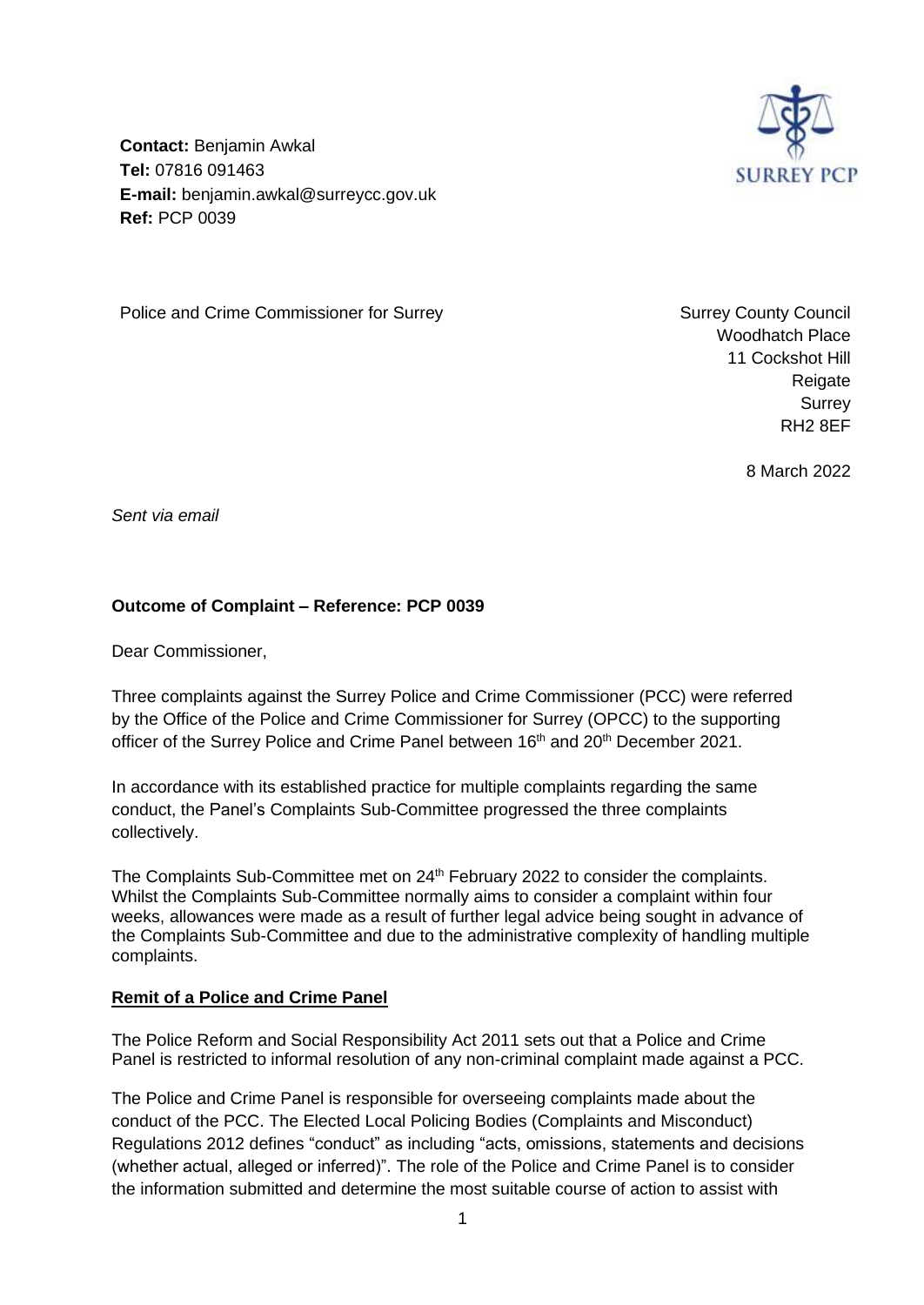informal resolution of the complaint, such as through convening a Complaints Sub-Committee.

The Complaints Sub-Committee has a non-investigatory role and only has the power to consider complaints about the conduct of the Police and Crime Commissioner (and Deputy Police and Crime Commissioner). It may request written comments from complainants and the person complained about and invite the person complained about to make oral representations at its consideration of complaints.

In accordance with the Complaints Protocol in considering the complaint before it the Complaints Sub-Committee shall have regard to:

- The Code of Conduct of the Police and Crime Commissioner;
- Whether the complaint discloses a specific conduct failure identifiable within the Code of Conduct of the Police and Crime Commissioner;
- Whether the complaint related to operational policing matters which the Police and Crime Commissioner has no authority over; and
- The remedies available to it.

#### **The remedies available**

In accordance with the Complaints Protocol, the Complaints Sub-Committee is to determine the most suitable course of action to assist informal resolution, which may include:

- Asking the Panel's Support Officer to write an explanatory letter to the complainant on behalf of the Complaints Sub-Committee;
- Requesting that an officer of the PCC's Office write an explanatory letter to the complainant;
- Suggesting a change to the Office of the PCC policy;
- Requesting that an apology be tendered by the person complained about (no apology may be tendered on behalf of the person complained against unless that person has admitted the alleged conduct and agreed to the apology).

Guidance issued by the Home Office explains that "informal resolution is a way of dealing with a complaint by solving, explaining, clearing up or settling the matter directly with the complainant, without an investigation or formal proceedings. It is not a disciplinary process, and does not involve the imposition of any sanction. It is a flexible process that may be adapted to the needs of the complainant and the individual complaint. It may involve the person complained against explaining their conduct and, if appropriate, apologising for it. This could be done by correspondence or in a face to face meeting. The method of informal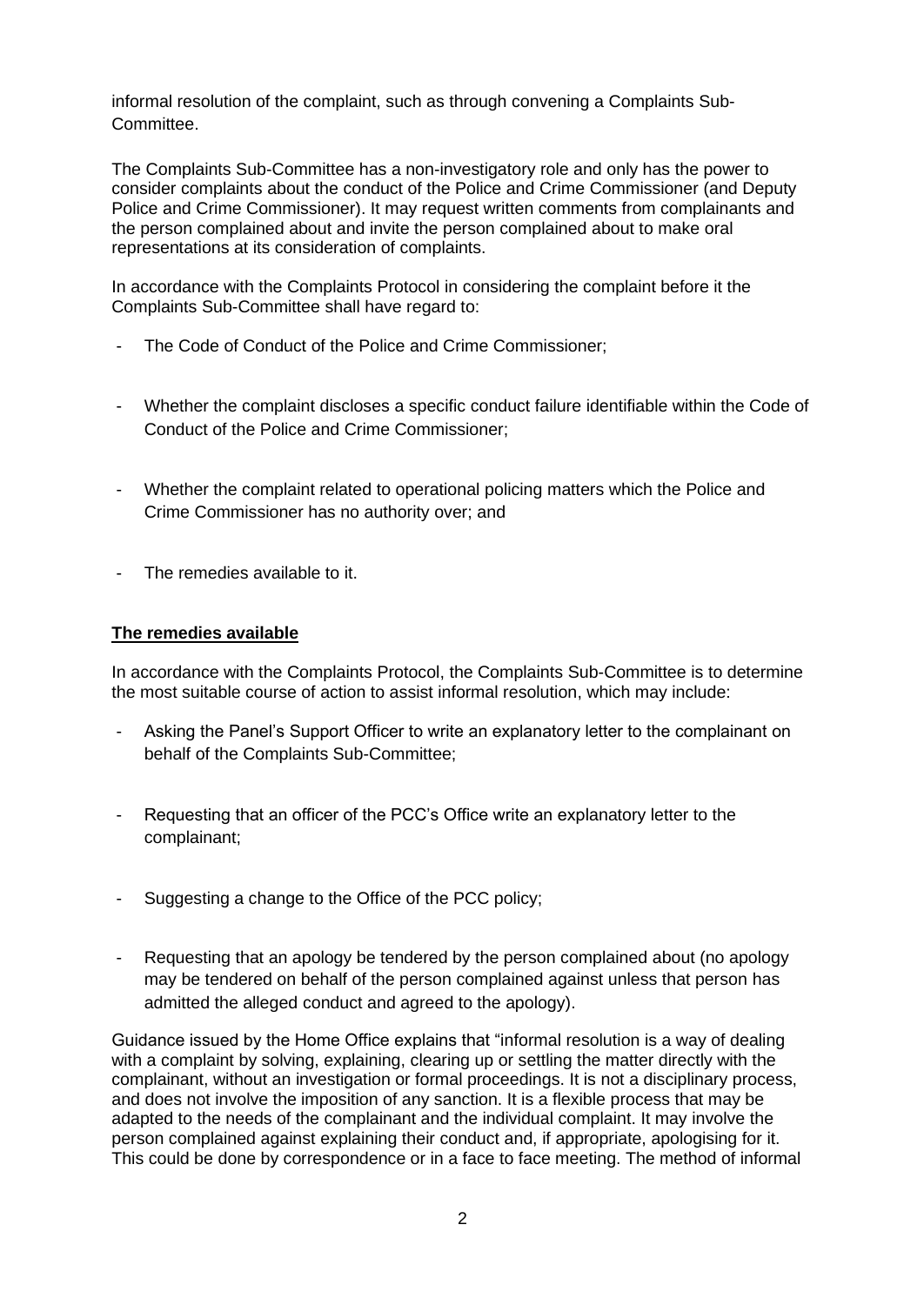resolution is left up to the individual PCP, provided that it is in accordance with the Regulations and guidance issued by the Secretary of State."<sup>1</sup>

Regarding Police and Crime Panels, there exist no legal powers to apply formal sanctions other than to provide an opinion on the conduct of the officeholder concerned and the remedies set out above; the PCC is held accountable by the ballot box.

#### **The Complaints Sub-Committee's Considerations**

The Complaints Sub-Committee was required to consider three complaints following a tweet made by the PCC on 12<sup>th</sup> December 2021. The comments made were in the course of an ongoing public debate, which has been referred to elsewhere as the "transgender debate", with differing views being expressed which have been broadly described as being from a gender critical or gender identification stance.

The debate generates strong feelings and the Complaints Sub-Committee wished to make clear that its role was not to consider or reach any view on the merits of any side of this debate. Its sole responsibility was to consider the conduct raised in the complaints concerning the PCC, the Code of Conduct and other obligations which apply to the office, and if any remedy it was able to recommend could help the informal resolution of the complaints before it.

Any conclusions reached on these questions should not be read as providing support or diminishing the views of either side in that debate. Neither should they be read as categorising the PCC's views as being on any side of the debate.

#### **The substance of the complaints**

The conduct complained about was a tweet published by the Commissioner on  $12<sup>th</sup>$ December 2021 while 'quote tweeting' a tweet by another person.

The Commissioner wrote:

*It's not a niche issue, it's not 'hysterical' of women to be taking to the streets about it. We will not accept this gaslighting from men who keep telling us they are women, or those who enable it*. *#IStandWithJKRowling*.

The tweet the Commissioner was 'quote tweeting' read: *War is Peace. Freedom is Slavery. Ignorance is Strength. The Penised Individual Who Raped You Is a Woman. [link to Sunday Times article]*

The article to which the tweets relate (a copy of which was supplied to the Sub-Committee by the Commissioner) was published by *The Sunday Times* on 12th December 2021 and titled *'Absurdity' of police logging rapists as women*.

<sup>1</sup> Home Office, *Guidance: Police and crime panel handling of complaints and conduct matters about the PCC* (November 2012)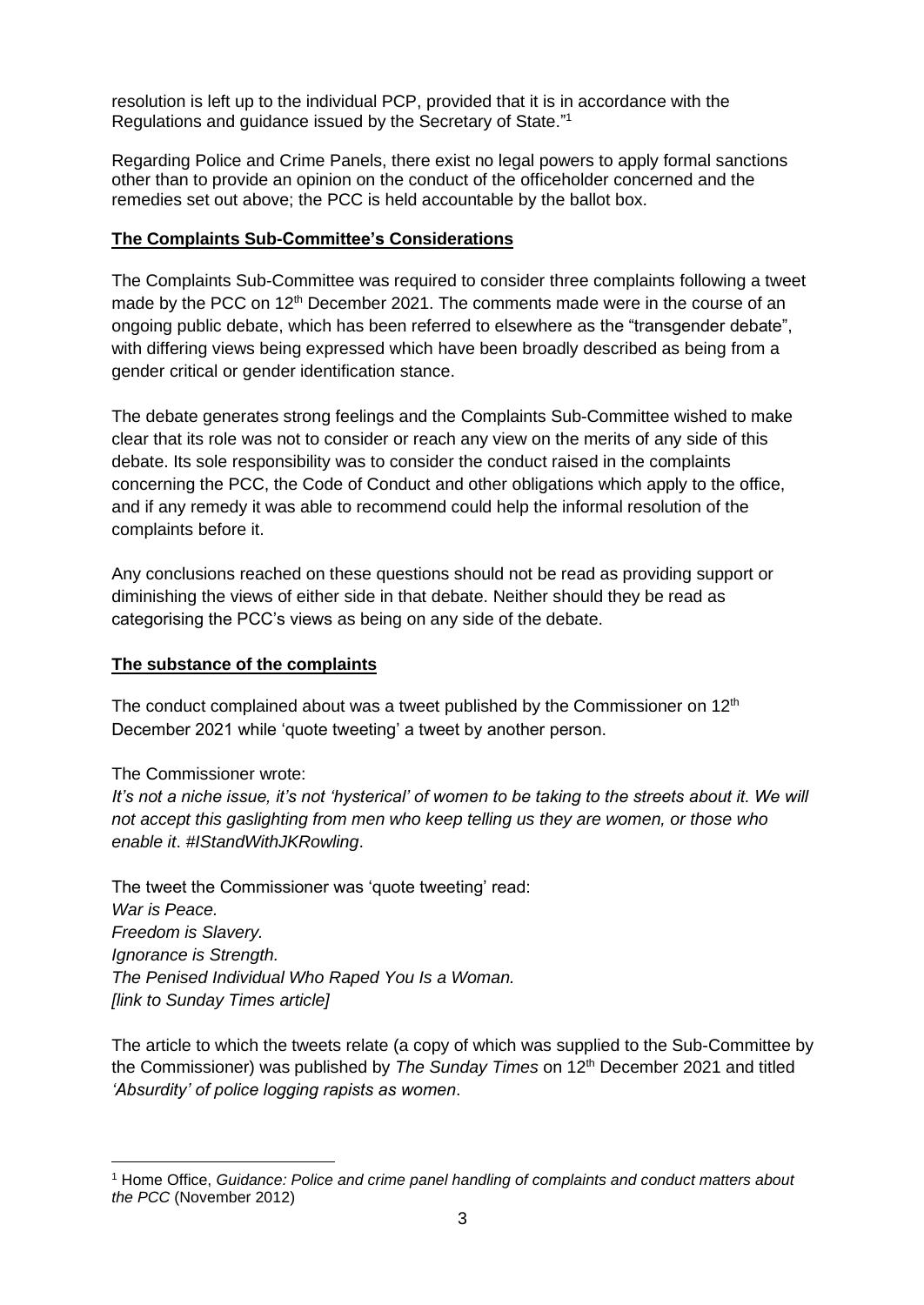In summary, the three complaints collectively alleged that in publishing her tweet the Commissioner:

- was transphobic and gratuitously offensive;
- undermined trust in policing;
- breached section 149 (the public sector equality duty) of the Equality Act 2010; and
- breached the General Obligations contained in her Code of Conduct.

## **Having regard to the PCC's Code of Conduct:**

The Complaints Sub-Committee focused on the following provisions of the Code of Conduct:

"This code does not apply when I am acting in a purely private capacity."

"Objectivity - Holders of public office must act and take decisions impartially, fairly and on merit, using the best evidence and without discrimination or bias."

"Selflessness - Holders of public office should act solely in terms of the public interest."

"Leadership - Holders of public office should exhibit these principles in their own behaviour. They should actively promote and robustly support the principles and be willing to challenge poor behaviour wherever it occurs."

- 2. General Obligations: "I agree:
	- a. To treat others with dignity and respect
	- b. Not to use bullying behaviour or harass any person
	- c. Not to conduct myself in a manner which:
		- i. Is contrary to the policing protocol and/ or
		- ii. Could reasonably be regarded as bringing my office into disrepute".

#### **Legal advice to the Complaints Sub-Committee**

The Complaints Sub-Committee has been advised:

Whether any particular expression of beliefs on either side of a debate amounts to unlawful discrimination or harassment in any given situation will always be a highly fact-sensitive question. But, in general, expressing beliefs as part of a respectful discussion or where relevant to the circumstances, or outside work as part of the public debate about these issues, is likely not to be discriminatory.

That holding and expressing gender critical beliefs does not inherently interfere with the rights of trans people, even though some people may find such beliefs offensive or distressing. This does not mean that people with gender critical views can 'indiscriminately' or 'gratuitously' refuse to use a trans colleague's preferred pronouns. To do so may constitute unlawful harassment of that person. But expressing gender critical views, including referring to a trans person's biological sex, will not necessarily constitute harassment, and whether it does in any given situation is a highly fact-sensitive question.

In the application of these principles to the consideration of the complaints before it, the Complaints Sub-Committee was advised that the PCC is entitled to express her beliefs and views, whatever side they may be on, in the course of public debate, even though some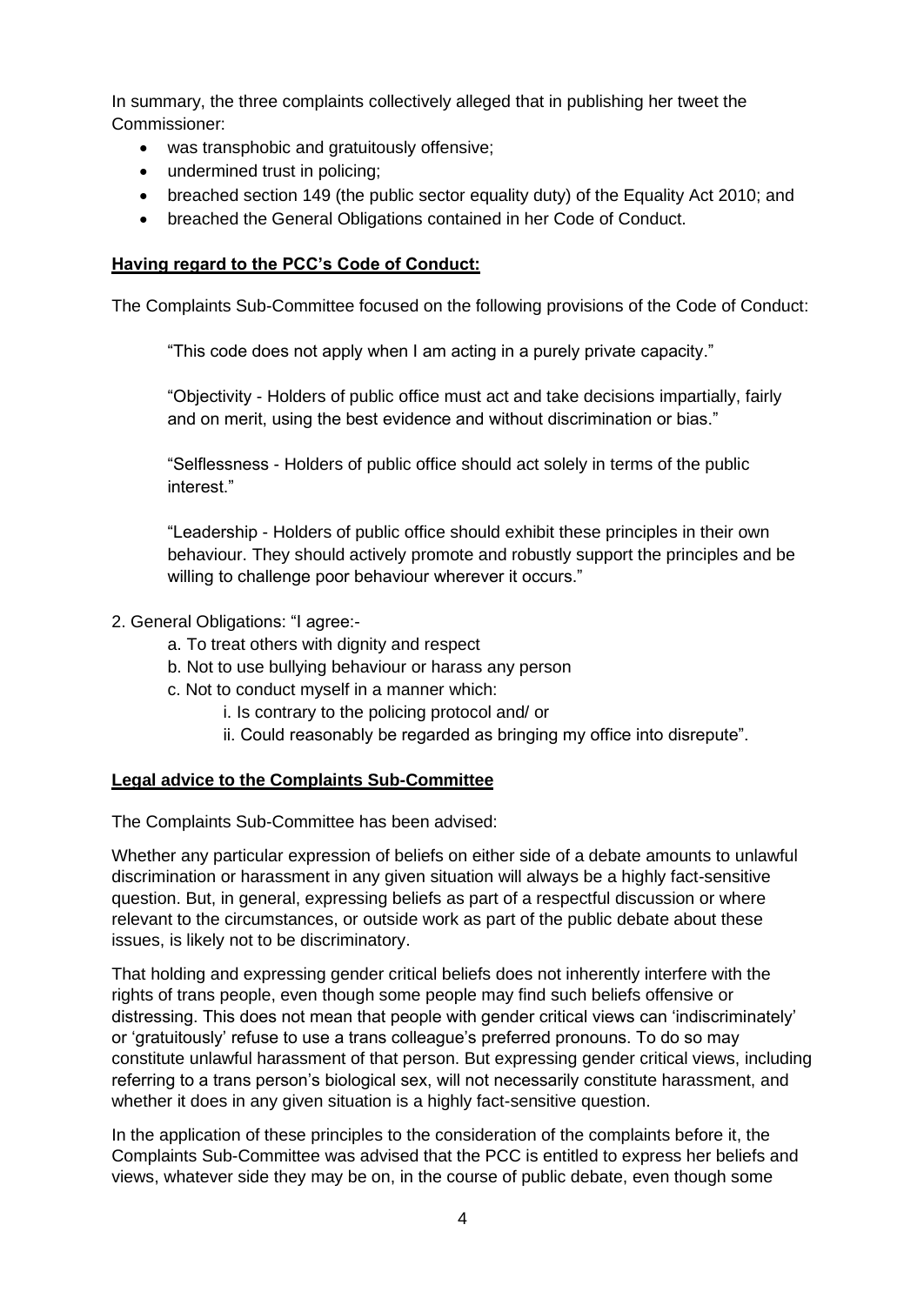people might find the views offensive or distressing. The Complaints Sub-Committee needed to consider whether the way in which the views were expressed by the PCC, was indiscriminate, gratuitous, disrespectful or without showing dignity to others, which could be considered a breach of the Code of Conduct.

Regarding the Public Sector Equality Duty (PSED) raised in the complaints, the role of the PCC is subject to the PSED, and the PCC must have due regard to the duties when discharging the functions of the office. The Complaints Sub-Committee has a role to seek to informally resolve complaints concerning conduct, and it is beyond the Committee's remit and procedure to determine whether the PCC had breached statutory duties in the discharge of functions; such findings are made in the courts.

### **The Complaints Sub-Committee's Findings**

The Complaints Sub-Committee carefully considered all the material before it, being the complaints, the representations made by the PCC on the complaints, extracts from Twitter and screenshots, and the Sunday Times article referred to above.

The Sub Committee found as follows:

- The complaints concerned new and different conduct (the tweet) from those previously considered by the Sub-Committee. They were not repeat complaints.
- That the Police and Crime Commissioner was acting in her capacity as Police and Crime Commissioner for Surrey when she published the tweet as her twitter account clearly identified her as the Police and Crime Commissioner for Surrey.
- The Complaints Sub-Committee had a remit to consider the informal resolution of complaints in relation to a breach of the Police and Crime Commissioner's (PCC) Code of Conduct. One complaint referenced discrimination in the context of the PSED. The Sub-Committee was not tasked with, or equipped, to determine if a statutory duty of the PSED had been adhered to; this was a matter for judicial determination.
- The PCC is entitled to express her views on transgender issues in the course of public debate, and the views she expressed did not inherently interfere with the rights of trans people and could not be said to be discriminatory in themselves. This was the case even though the views may cause offence to some.
- In expressing her views, the PCC was subject to an obligation under the Code of Conduct to express those views using language which treated others with dignity and respect.
- The Panel were agreed that the transgender debate was highly sensitive, and if the PCC chose to take part in the debate, she must choose her language carefully if she was to serve the whole community of Surrey.
- The Complaints Sub-Committee was split on whether the section of the tweet "*We will not accept this gaslighting from men who keep telling us they are women, or those who enable it*" failed to treat others with dignity or respect. When read in the context of the Sunday Times article and with the PCC's explanation of her views, some members considered the tweet was not disrespectful. Other members